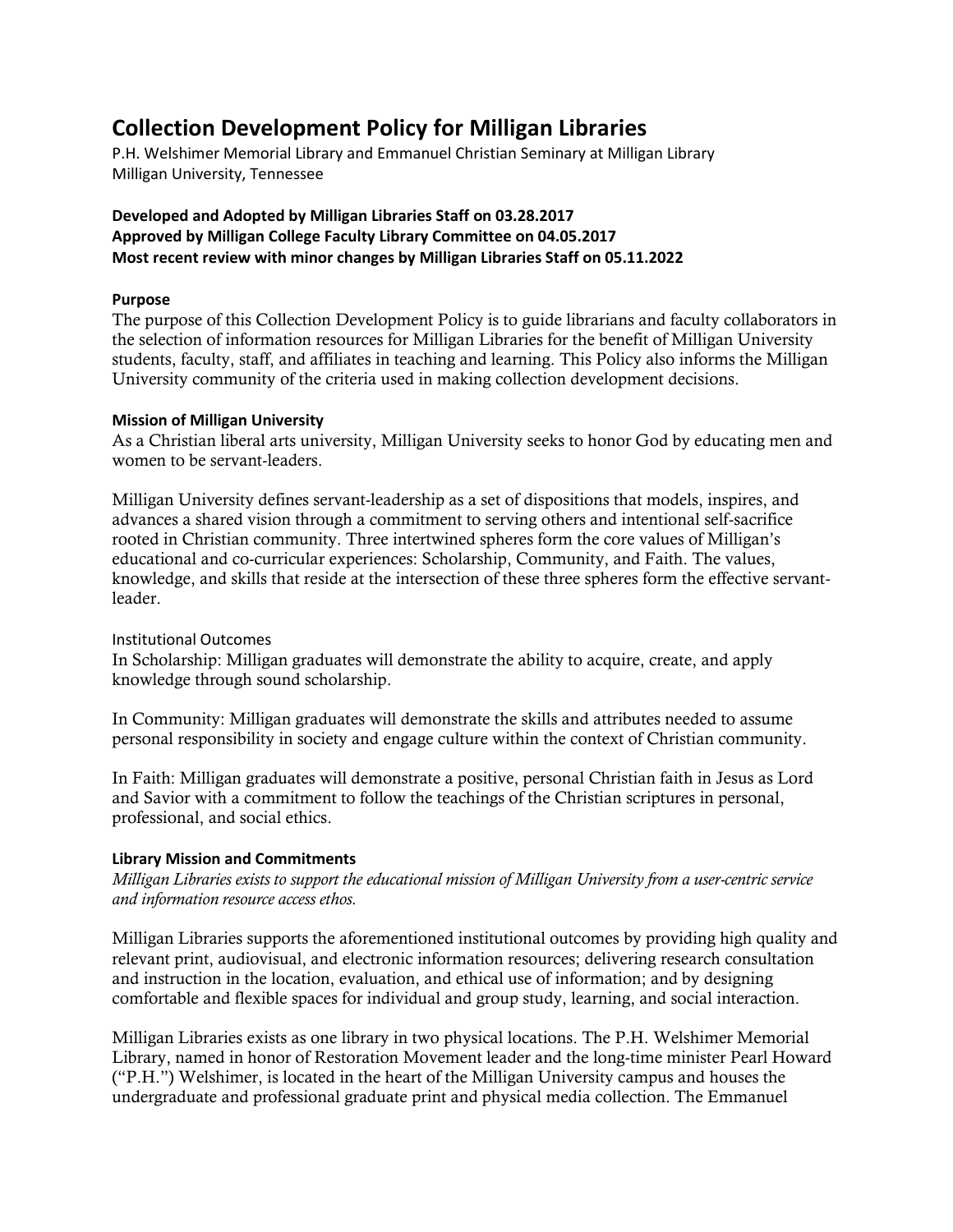Christian Seminary at Milligan Library is located in the west wing of the B.D. Phillips Memorial Building on Emmanuel Hill and houses the primary print and physical media theological collection.

Milligan Libraries pushes beyond the four walls of its physical locations to reach out to Milligan University students, faculty, and staff wherever and whenever they happen to be through a website that focuses on resource discovery and access, remote research consultation (via online chat or email), and self-service library and information resource instruction (via online tutorials).

Milligan Libraries librarians and staff are committed to ongoing professional development to keep abreast of current best practices and emerging trends in academic librarianship, resource and service delivery, and physical and virtual space design.

#### **Intellectual Freedom, Copyright, and Open Access**

#### Intellectual Freedom

The Academic Freedom section of the *Milligan University Faculty Handbook* affirms that within the context of the Word of God, revealed in the Christian Scriptures, "authentic education and humanity become[s] available to students only as they are given opportunity to experience every area of truth and reality." This applies as much to information resources as it does to classroom instruction or student and faculty research. Although not all sources of information are deemed appropriate to support the educational mission of Milligan University, Milligan Libraries generally resists the notion of censorship. It takes seriously its responsibility to make sure its collections represent a diverse and broad spectrum of viewpoints, traditions, and experiences in order to foster breadth of understanding and the development of critical thinking. While Milligan Libraries' information resources are acquired using the guidelines found in this Policy and based on recommendations from faculty and librarians to support the University curriculum, some materials may contain content that some users may find objectionable. Nevertheless, Milligan Libraries does not proscribe its resources. Generally, no written warnings or content disclaimers appear on any item within the collections. If a user has concerns about the content of a particular resource the process described in the "Challenges" section of this Policy will be followed.

#### Copyright

Information resources that exist in various formats, whether print, audiovisual, electronic, or other medium, constitute intellectual and/or creative property protected by copyright for a period of time until they enter the public domain. Copyright grants certain exclusive rights to content creators or property owners, and prohibits unauthorized use of or reproduction by others, as articulated in [Title](https://www.copyright.gov/title17/)  [17 of the U.S. Code.](https://www.copyright.gov/title17/) Milligan Libraries actively instructs its users to respect copyright. That said, [Title 17, Chapter 1, Section 107](https://www.copyright.gov/title17/92chap1.html#107) grants certain limitations on a copyright holder's exclusive rights, commonly referred to as "fair use." "[F]air use of a copyrighted work … for purposes such as criticism, comment, news reporting, teaching (including multiple copies for classroom use), scholarship, or research, is not an infringement of copyright." Milligan Libraries cautions users that fair use limitations must be weighed against various potentially infringing factors, as stated in Section 107. [Title 17, Chapter 1, Section 108](https://www.copyright.gov/title17/92chap1.html#108) grants certain limitations on a copyright holder's exclusive rights related to reproduction of materials within libraries and archives, and [Title 17,](https://www.copyright.gov/title17/92chap1.html#110)  [Chapter 1, Section 110](https://www.copyright.gov/title17/92chap1.html#110) grants certain limitations on a copyright holder's exclusive rights related to performances and displays in face-to-face classroom and distance instructional activities.

## Open Access

Increasingly and whenever feasible, Milligan Libraries will utilize and promote relevant and peer reviewed open access information resources (books, journals, digital repositories, etc.). The internet makes an open access publishing and distribution model possible. Authors and creators of open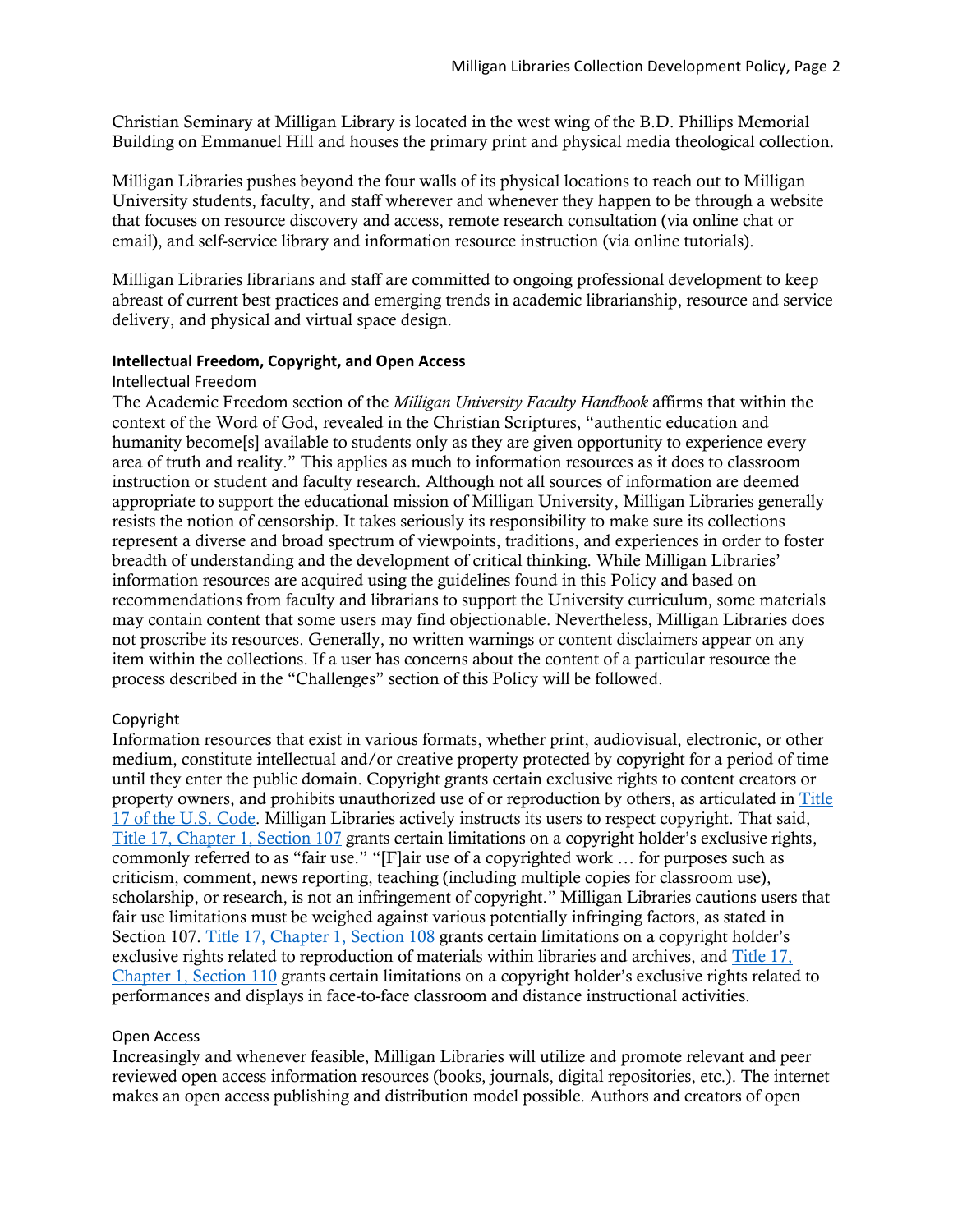access content retain their copyrights but grant users access without cost and free of most copyright restrictions via various use licenses (e.g., a typical open access license requires attribution, though it may additionally prohibit modification, or commercial re-use, etc.). Open access can potentially reduce costs not only for the library but for students when open texts are used in courses. Open access is philosophically congenial to an educational mission, which benefits from the free flow of information with minimal access barriers.

## **Responsibility for Collection Development**

Since most library collection decisions have budgetary implications, the Director of Libraries has the ultimate responsibility for coordinating collection development at Milligan Libraries. As a permanent member on the Milligan University Academic Committee, the Director of Libraries is also directly aware of degree program and curricular developments that may impact collection needs and directions. As an *ex officio* member on the Milligan University Faculty Library Committee, the Director of Libraries is routinely in communication with faculty about collections.

The Director of Libraries takes the lead in collection development at the P.H. Welshimer Memorial Library. The Theological Librarian & Assistant Director of Library Services takes the lead in collection development at the Seminary Library.

The Information Resources Librarian, who is responsible for materials ordering and processing for both Welshimer and Seminary Library locations, is intimately engaged in the collection development process. Other librarians also participate. For example, the Research and Instruction Librarian makes recommendations for the reference collection, or may make recommendations for the lending collection through an analysis of course syllabi. The User Services Librarian may make recommendations for the collection by observing patterns in interlibrary loan requests.

Faculty should regard library collection development as an essential service to Milligan Libraries, functioning as subject specialists from their respective disciplines through ongoing engagement with the professional and/or academic literature. Faculty should submit recommendations via the [Faculty New Book & Media Recommendation Form](https://library.milligan.edu/faculty-request-form/) available on the Milligan Libraries website.

Students and staff are also invited to make recommendations for consideration if they fall within collection scope and selection criteria.

## **Selection Criteria**

With the exception of the preservation functions of archival collections, collections in the Milligan Libraries are intended to support the University's teaching mission and curriculum at the appropriate undergraduate and graduate levels; oriented toward use to assist students in their research and completion of course assignments; to support faculty in course development and some faculty research; and general informational and occasional casual use. Other criteria include:

- Content and value of a work measured as a whole
- Literary or aesthetic merit of a work
- Cultural relevance and currency
- Diversity of viewpoint
- Importance of topic to a particular discipline
- Strength of holdings in subject area (including support for new programs)
- Stone-Campbell Movement perspective (especially Milligan University faculty and notable alumni authors)
- Reputation of author/publisher
- Favorable reviews in professional/academic/library literature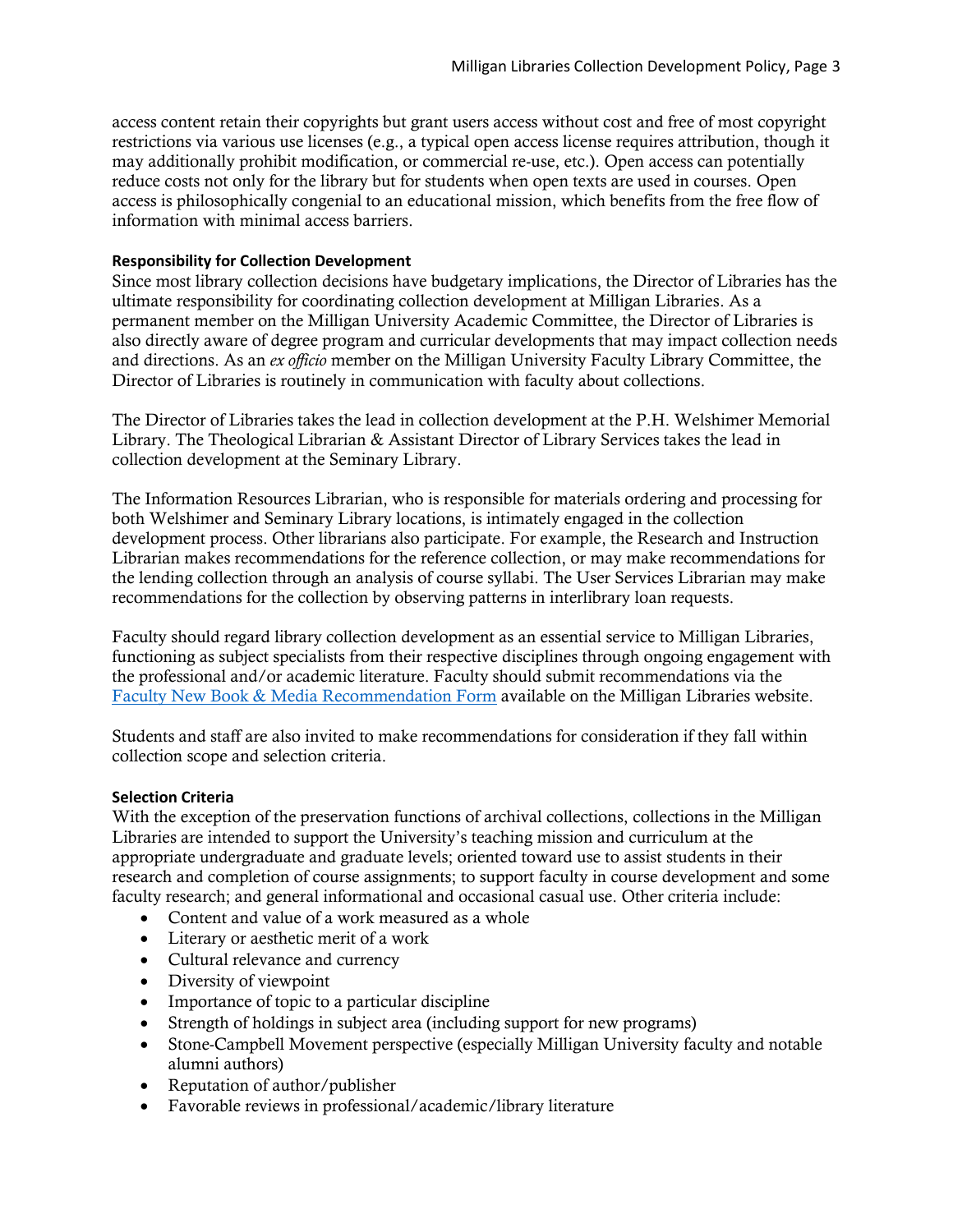- Listing in subject bibliographies/indexes
- Language (primarily English; but also primary and secondary resources in ancient and modern languages supporting language learning curriculum, and some research)
- Required or recommended readings in course syllabi
- Interlibrary loan requests
- Usage patterns (i.e., circulation, in-library use, usage statistics, faculty requesting, etc. suggest targeting selection by discipline and format [e.g., Humanities or Bible uses books, while Business and the Sciences tend not to, though they do use journals])
- Cost and condition
- Format compatibility

# **Formats**

## Print Books

Books, especially print monographs, will remain an essential component of academic library collections for the foreseeable future. That said, Milligan Libraries is embracing a collection strategy that increasingly targets print book acquisitions to disciplines with a deep and ongoing commitment to this format, such as Humanities, History, Language and Literature, Bible and Ministry/Seminary, Fine and Graphic Arts, and some Social Science disciplines (e.g., Psychology and Sociology). In light of the observation that many disciplines at Milligan University rely more heavily on journal articles in their curricular assignments, coupled with the availability of high quality multidisciplinary and subject-specific academic electronic book collections (see eBooks below), it makes little sense to build "just in case" print book collections that will likely go unused. Additionally:

- Only one copy of a title will be purchased. Because of proximity, the intention not to duplicate extends across the Welshimer and Seminary Libraries, with most theological titles to be housed at the Seminary Library. Exceptions include high use reference works and monographs especially applicable to required undergraduate Bible and Ministry courses, and works authored by Milligan University faculty and notable alumni that should also be placed in the archival collection
- Softbound editions will be purchased instead of hardbound whenever possible. Exceptions include high use reference works
- New editions of titles will be purchased where substantial content has been added or updated. Newer editions will normally replace older editions in the collection except where it is important to trace the development of a subject, topic, or thought of a significant author/scholar
- Juvenile books will be purchased that demonstrate age/grade-level concepts for use in teacher education. Caldecott, Newbery, Geisel, and Printz Medal Winner and Honor Book children's and young adult literature award titles will be purchased
- Textbooks and practice test books will not be purchased because of limited shelf life. Exceptions include textbooks that are/become seminal works in a given discipline
- Notwithstanding the introductory comments above, a copy of a title already available in ebook format will generally not be duplicated in print. Exceptions include Fine Art and Photography books, and works authored by Milligan University faculty and notable alumni that should also be placed in the archival collection

## eBooks

As mentioned above, Milligan Libraries will continue to collect books in print for the foreseeable future. However, access to high quality multidisciplinary and subject-specific academic ebook (electronic book) collections, whether purchased or subscribed, are increasingly able to respond to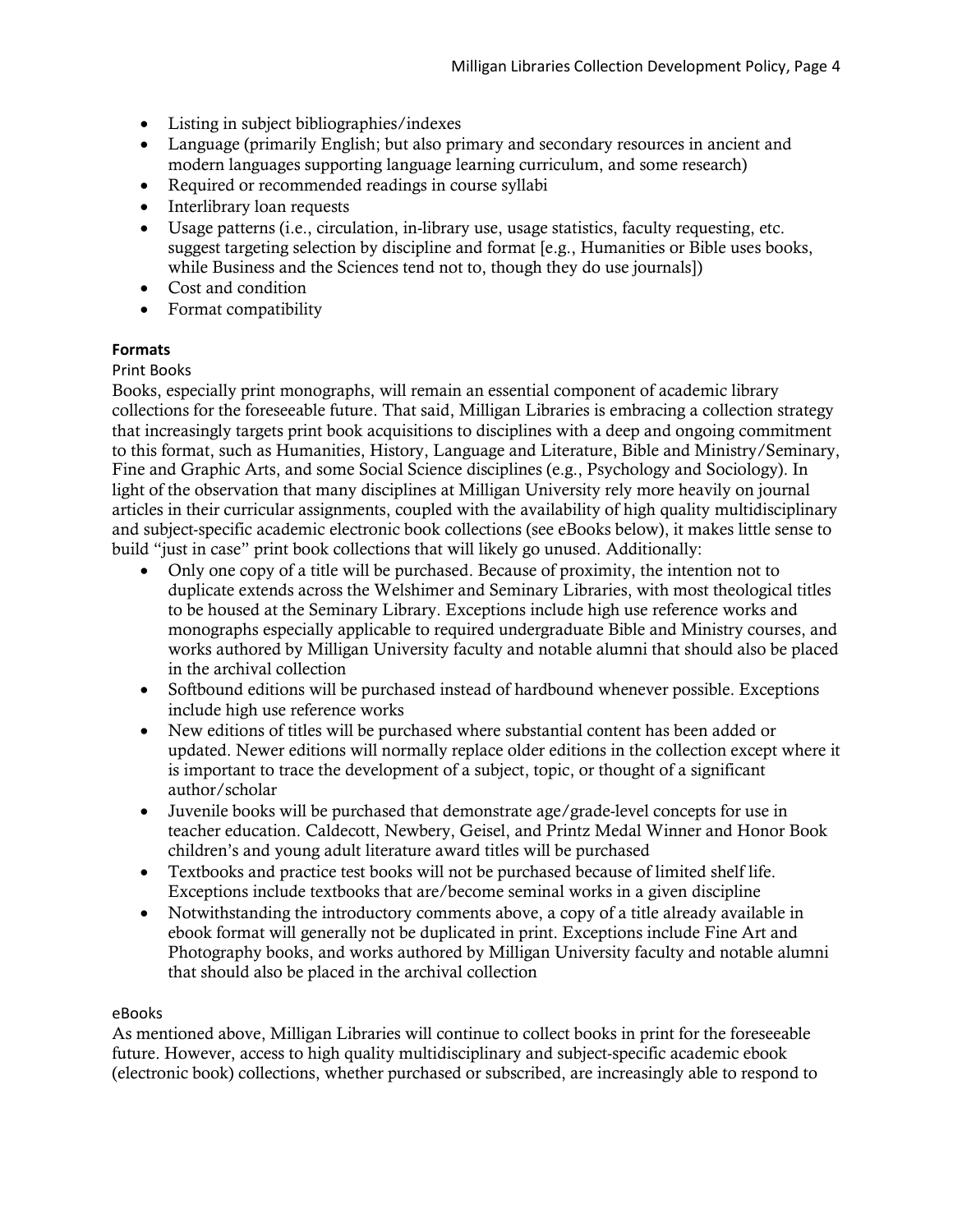general curricular needs for Milligan University. While noting the disciplinary preferences above, the benefits of ebooks should also be appreciated:

- Cost savings over print editions (including long-term storage costs)
- 24/7/365 "just in time" accessibility
- Improved access for off-campus users
- Availability to multiple simultaneous users (facilitating use as course texts)
- Full text searchability and excerpting
- Greater access to resources through demand-driven acquisitions (DDA) and evidence based acquisitions (EBA) models (where actual use drives/justifies purchasing)

# Periodicals (Journals, Magazines, and Newspapers)

Periodicals include topical and research articles, essays, reviews, news, editorials, etc. targeted to general (popular) or specialized (professional or scholarly) audiences. Scholarly journals, in particular, are an important component of academic library collections as a medium for reporting current research in various disciplines. Unlike most book or media purchases, the purchase of periodical subscriptions represents an ongoing budgetary commitment, with renewals commonly involving annual price increases. As a consequence, requests for new periodical subscriptions must be carefully scrutinized:

- Requests for new journals or magazines typically come from faculty. Beyond disciplinary relevance and reputation, clear curricular use in teaching, course assignments, or research must be demonstrated
- The print version of a periodical will be purchased only if an electronic version is not available
- A periodical under consideration must be indexed in an electronic bibliographic database or discovery platform to which Milligan Libraries subscribes
- A periodical under consideration will not be purchased if it is available full text in an electronic database to which Milligan Libraries subscribes. As long as issue indexing is up to date, full text coverage in an electronic database is deemed "current" even if a publisher has imposed an embargo of up to 24 months
- Frequent requests for articles from a given periodical through interlibrary loan suggests that a subscription should be considered for purchase
- Continuance of a periodical subscription, especially in electronic format, will be subject to ongoing evaluation through analysis of usage statistics
- Print periodical holdings that are reliably duplicated full text in an electronic database (e.g., JSTOR) will be withdrawn from the shelves
- With the exception of filling missing issues in current holdings, Milligan Libraries does not solicit for or ordinarily accept back issue donations of print periodicals from individuals, as this is an unreliable method of collecting and obligates the commitment of limited shelf space
- At one time, Milligan Libraries subscribed to a number of popular print literary, news, church/religion, and lifestyle-type journals and magazines for casual in-library reading. This practice has been phased-out. However, the idea might be reconsidered in the future if user interest/demand justifies and budget allows

## Audiovisual Materials

Audiovisual technology is constantly changing. Physical media formats included in the Milligan Libraries lending collection is guided by commonly available playback devices. The range of media formats collected in archival collections is broader, though conversion (especially to durable digital formats) is required to make this content available to users. Milligan Libraries subscribes to a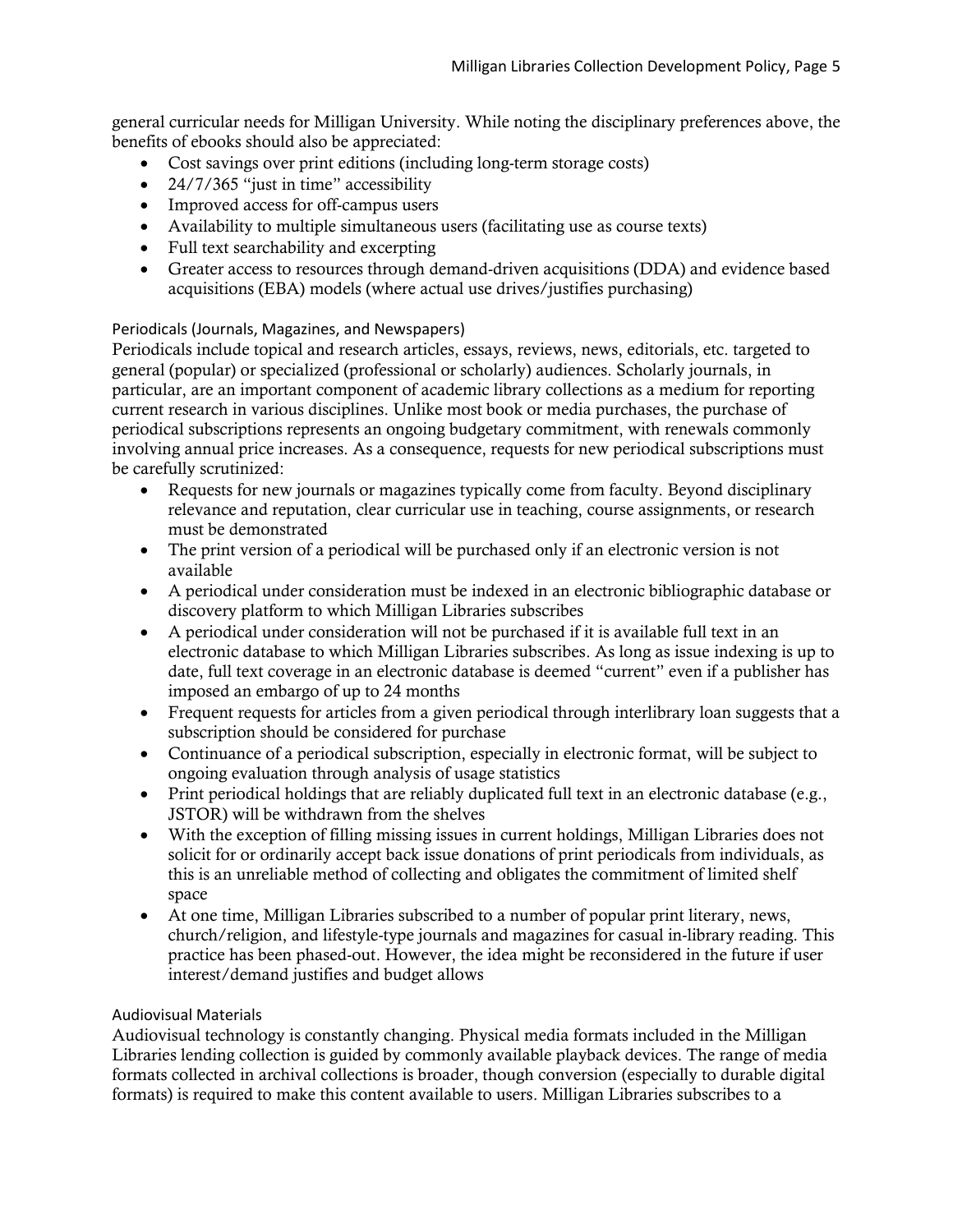number of academic video streaming services (e.g., Films On Demand). Current business models preclude institutional subscriptions to commercial music and video streaming services such as Netflix or Spotify.

- Audiovisual media purchased for the lending collection include DVDs (though not Blu-Ray) and CDs
- Older media formats (LPs, VHS, audio cassettes, reel-to-reel tapes, slides, microforms, etc.) are not maintained in the lending collection. These formats are accepted and retained in archival collections if content is within scope
- Print musical scores (though not sheet music) will be purchased. Milligan Libraries subscribes to an online database to access full text printable classical sheet music
- Three-dimensional artifacts (educational gaming tools, manipulatives, realia, etc.) will not be collected for the lending collection

## Electronic Resources

Milligan Libraries subscribes to or otherwise accesses a variety of multi-disciplinary and subjectspecific electronic resources and databases that provide access to journal articles, ebooks, streaming media, and digital libraries or archives. As with other information resources, electronic resources are selected to support the Milligan University curriculum. Resources are assessed as to relevance, content indexing and coverage (especially, availability of full text), and cost. Electronic resources should be accessible via a commonly available web browser with embedded audio/video playback and viewer capabilities, or readily available reader software (e.g., Adobe Reader for PDFs). Preference is for resources that provide unlimited simultaneous users and authenticate users via IP addresses (both on-campus and off-campus through a proxy server). Milligan Libraries will not subscribe to software or database packages that require loading on individual computers. In addition to direct publisher or vendor purchasing, Milligan Libraries participates in a number of consortium that provide access to electronic resources or support group purchasing for discount pricing. Continuance of any electronic resource subscription will be subject to ongoing evaluation through analysis of usage statistics.

#### **Special Collections**

In addition to printed book lending, reference, juvenile, musical score, and physical audiovisual collections funded from the acquisitions budget, Milligan Libraries also maintains several special collections funded through designated accounts or endowments.

#### Gail Phillips Children's Bible Story Book Collection

Named in honor of the mother of former Professor of English, Dr. Patricia Magness, the Gail Phillips Children's Bible Story Book Collection, is a circulating special collection housed in the P.H. Welshimer Memorial Library, dedicated to collecting and preserving historic and contemporary children's Bible story books. The collection is intended to serve as a resource for parents, teachers, and scholars in the areas of literature, Bible, and the fine arts.

#### Beauford H. Bryant New Testament Seminar Collection

Named in honor of former Emmanuel Christian Seminary New Testament professor, Dr. Beauford H. Bryant, the Beauford H. Bryant New Testament Seminar Collection is a circulating special collection housed in the Seminary Library, dedicated to collecting specialized resources for the study of the New Testament and its backgrounds. This collection contains a large number of primary source materials.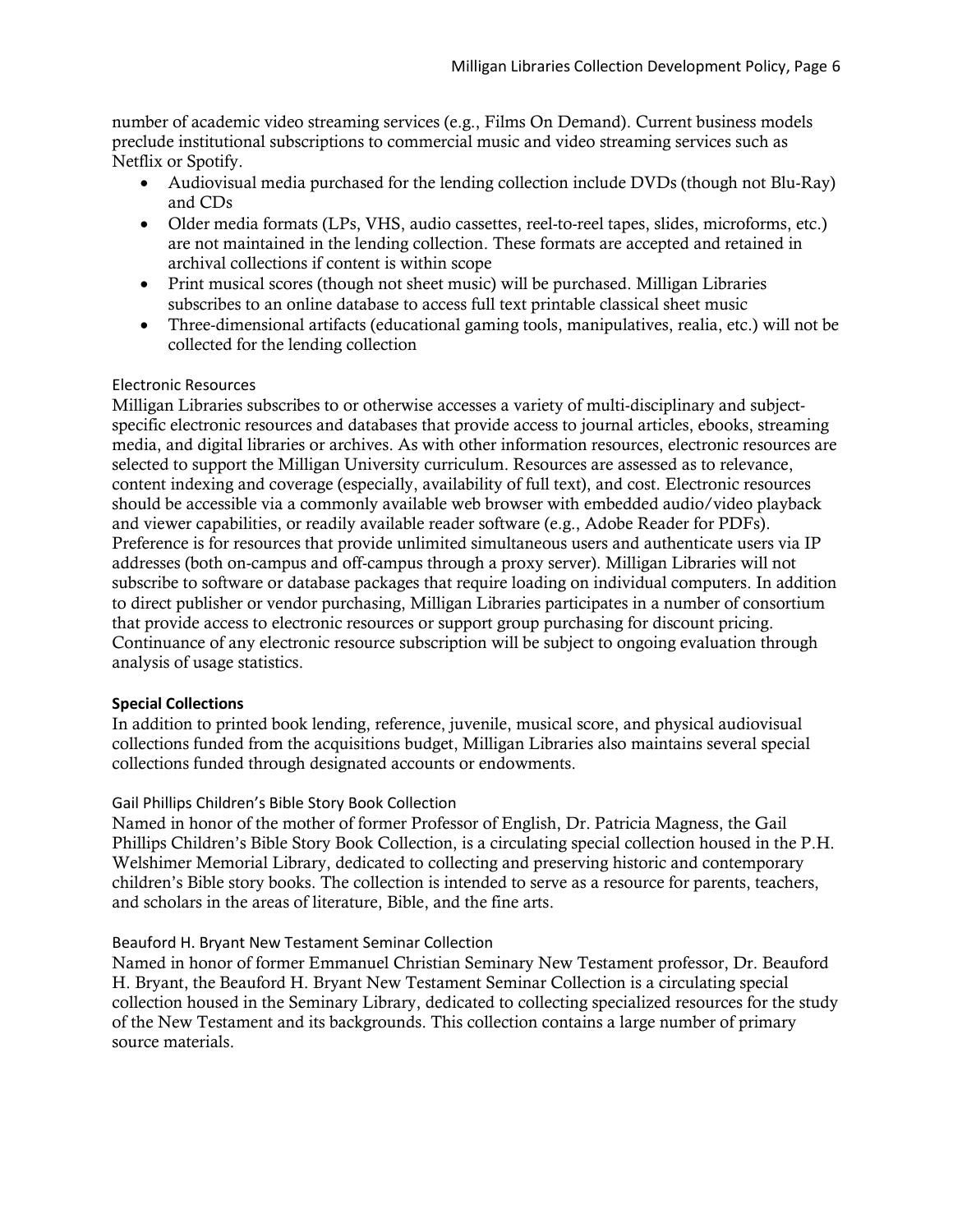### **Archives**

### The Holloway Archives at Milligan University

Founded in 1981, and named in 2016 in honor of Milligan University alumni and longtime Milligan Library and Archives supporters, Clinton J. and Adele Adinolfi Holloway, the Holloway Archives at Milligan University seeks to collect, preserve, and manage materials dealing with the University and its history in support of research, teaching and service. See the Holloway Archives Collection Development Policy [here.](https://library.milligan.edu/wp-content/uploads/2018/02/Holloway_Archives_Collection_Policy.pdf)

## Helsabeck Archives of the Stone-Campbell Movement

Established in 1973, and named in 2012 in honor of former Milligan University and Emmanuel Christian Seminary professor Dennis and Eleanor "Cookie" Helsabeck, the Helsabeck Archives of the Stone-Campbell Movement is a research facility for the examination of past and present aspects of the Stone-Campbell tradition. See the Helsabeck Archives Collection Development Policy [here.](https://library.milligan.edu/wp-content/uploads/2018/02/Helsabeck_Archives_Collection_Policy.pdf)

## *Milligan DigitalRepository* (MDR)

*[Milligan DigitalRepository](http://mcstor.library.milligan.edu/)* [\(MDR\)](http://mcstor.library.milligan.edu/) serves as Milligan University's digital repository intended to capture, distribute, and preserve scholarly work created by faculty, staff, and students at Milligan University and Emmanuel Christian Seminary at Milligan, as well as materials of historical value to the University and Seminary. MDR provides access to digitized materials of the Holloway Archives and Helsabeck Archives. By offering a central location for depositing these materials, MDR makes them available to a wider audience and helps assure long-term preservation. See the MDR Policies page [here.](https://mcstor.library.milligan.edu/page/policy)

## **Gifts**

Milligan Libraries welcomes gifts of materials that improve the quality of its collections. Only those items donated that meet the selection criteria described above will be added to holdings. Suitable materials must be in good condition. Because of demands on staffing, Milligan Libraries does not accept materials intended only for disposal, regardless of condition.

Once a Gifts and Donations Agreement Form (Appendix 1 or [here\)](https://library.milligan.edu/wp-content/uploads/2017/04/Milligan_Libraries_Gifts_and_Donations_Agreement_Form_20170406.pdf) has been completed, all donated materials (including those items deemed inappropriate for inclusion) become the property of Milligan Libraries at Milligan University. The Director of Libraries (in consultation with the University Archivist if the donation is intended for the archival collections) has the authority to determine the retention, location, and disposition of all gift materials. Donations of materials offered with special qualifications or restrictions are discouraged.

Gifts of materials may be acknowledged by a note in the item catalog record, or by affixing a book plate (under special circumstances). The Office of Institutional Advancement or Business Office will acknowledge the gift in a letter to the donor. Library staff may provide a total count of donated items, but not a title listing. Neither Milligan Libraries, Office of Institutional Advancement, nor Business Office will provide an appraisal of donated materials. Donors must set a fair market value on a gift for which they intend to take a tax deduction.

Materials given to Milligan Libraries but not accepted for inclusion will be disposed of at the discretion of the Director of Libraries. Options for disposal include: offer to faculty or students, sell at a library book sale, sell or trade at a local used book store, ship to a third party bookseller or educational institution, or recycle.

Gifts of money designated for use by Milligan Libraries (including its Special Collections or Archives) should be directed to the Office of Institutional Advancement.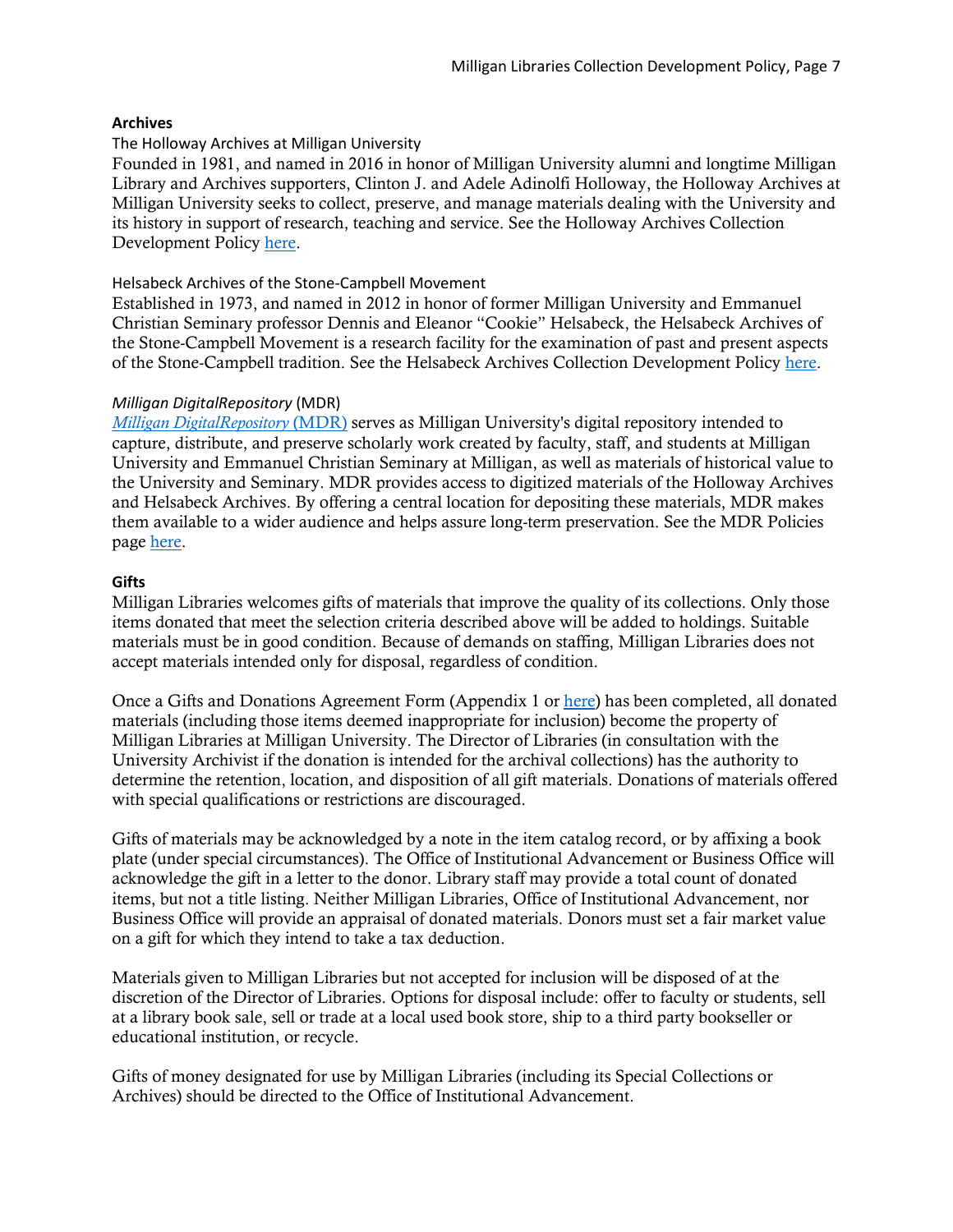## **Collection Maintenance and Deselection ("Weeding") Criteria**

With the possible exception of archival collections, no item in Milligan Libraries is assured permanent retention. This is directly related to Milligan Libraries' Mission and Selection Criteria stated above, in which information resources are oriented toward use in support of Milligan University's educational mission. Collections are dynamic, and closely attuned to the shifting programmatic needs of the University. Weeding materials on a regular basis is an important part of maintaining vibrant, relevant, and suitable collections.

The Director of Libraries is ultimately responsible for weeding and repair or replacement decisions, though faculty and other librarians are encouraged to participate in this process. Library materials are considered for removal from collections based on one or more of the following criteria:

- Obsolete contents
- Superseded editions
- Unnecessary duplicates
- Outmoded technology
- Poor physical condition
- Out of scope or lack of relevance to existing curriculum
- Low historical value
- Non-circulation

## **Challenges**

Occasionally, an honest disagreement may occur over the appropriateness of particular information resources in Milligan Libraries. Milligan University students, faculty, and staff are invited to direct questions or express substantive objections to any library staff member or the Director of Libraries concerning items (limited to print books and physical media) placed in the collection. All challenges submitted to library staff members must be reported to the Director who will then contact the challenger to discuss the issue informally. If the issue remains unresolved, the Director will supply the challenger with a copy of the Collection Development Policy and any other relevant documents that explain appropriate educational goals and objectives. Included with this will be a Challenged Materials Form (Appendix 2), which the challenger must complete and return within two (2) weeks to the Director before any further action will be considered. A challenged item will remain on the shelf and accessible pending a final decision.

The incident will be considered closed if the completed Challenged Materials Form is not received. Otherwise, the Director of Libraries will confer with the faculty member or librarian responsible for selection of the item in question (if known), and will then communicate to the challenger the reason(s) for inclusion in the collection, and the action, if any, that will be taken. If the challenger remains unsatisfied, he or she may ask the Director to present an appeal to the Library Committee to render a final decision.

## **Review of Collection Development Policy**

This Policy will be reviewed and updated as necessary every two years by the Director of Libraries and Library Staff. Library Committee will approve significant revisions.

*Note: This unified Milligan Libraries Collection Development Policy developed utilizing previous policies of the P.H. Welshimer Memorial Library, the Emmanuel Christian Seminary at Milligan Library, and free adaptations from the policies of several other liberal arts colleges and universities.*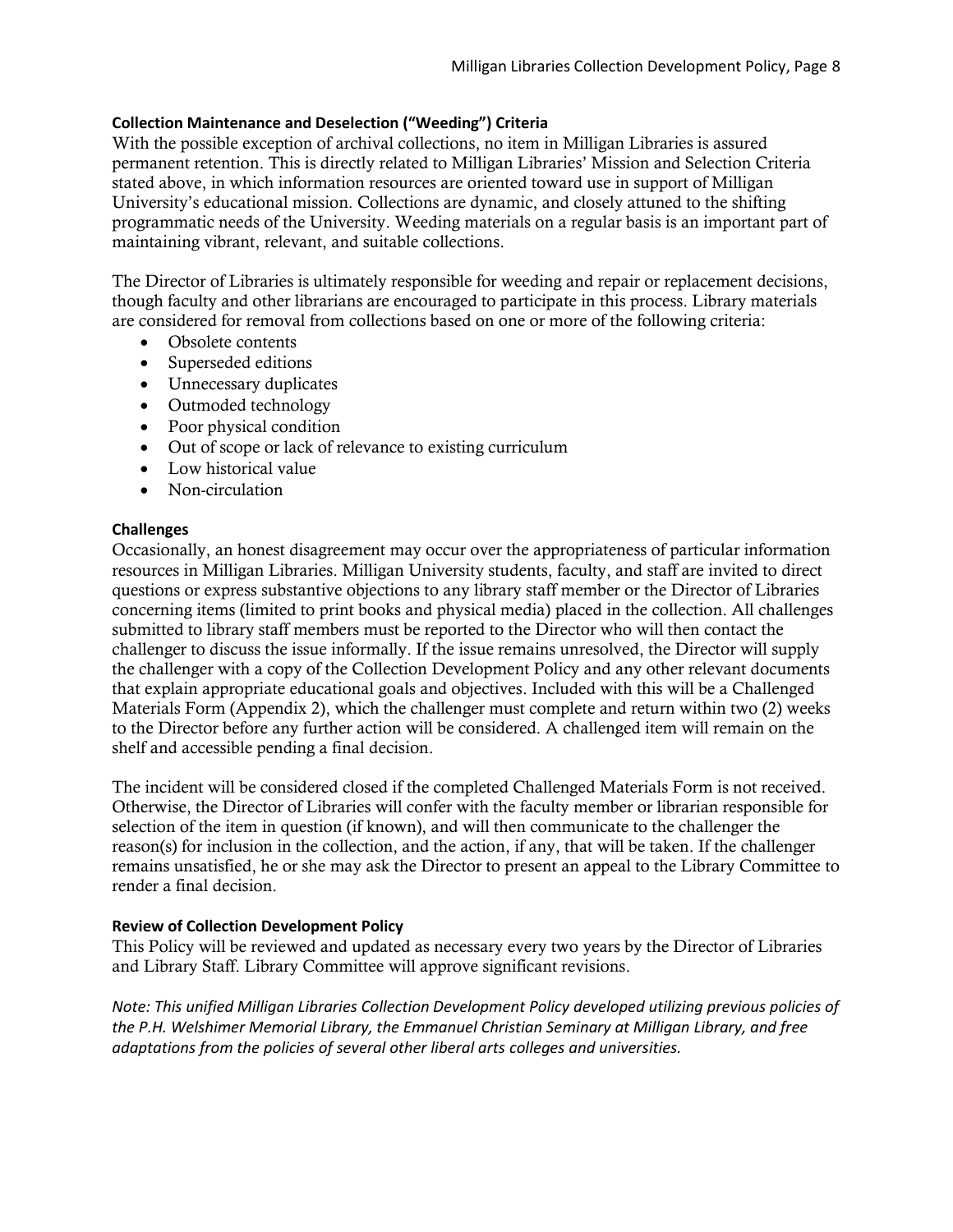### **Appendix 1: Milligan Libraries Gifts & Donations Agreement Form**

As indicated in the *Milligan Libraries Collection Development Policy*, Milligan Libraries welcomes gifts of materials that improve the quality of its collections. Donated materials that meet selection criteria will be added to holdings. All materials must be in good condition. Because of demands on staffing, Milligan Libraries does not accept materials intended only for disposal, regardless of condition.

By signing this form, the donor transfers all right of ownership of materials to Milligan Libraries. Donations of materials offered with special qualifications or restrictions are discouraged. The Director of Libraries (in consultation with the University Archivist if the donation is intended for the archival collections) has the authority to determine the retention, location, and disposition of all donated materials. Options for disposing of materials not entered into collections include: offer to faculty or students, sell at a library book sale, sell or trade at a local used book store, ship to a third party bookseller or educational institution, or recycle.

Milligan University Office of Institutional Advancement or Business Office will acknowledge the gift in a letter to the donor. If requested, Library staff will provide a volume count of donated items, but not a title listing. Neither Milligan Libraries, Office of Institutional Advancement, nor Business Office will provide an appraisal of donated materials. Donors must set a fair market value on a gift for which they intend to take a tax deduction.

|                                                                                                                                                                                                                                |      | transfer all right |
|--------------------------------------------------------------------------------------------------------------------------------------------------------------------------------------------------------------------------------|------|--------------------|
| of ownership of these materials to Milligan Libraries.                                                                                                                                                                         |      |                    |
|                                                                                                                                                                                                                                | Date |                    |
| Librarian Signature and the control of the control of the control of the control of the control of the control of the control of the control of the control of the control of the control of the control of the control of the | Date |                    |

Donation Volume Count \_\_\_\_\_\_\_\_\_\_\_\_\_\_\_\_\_\_